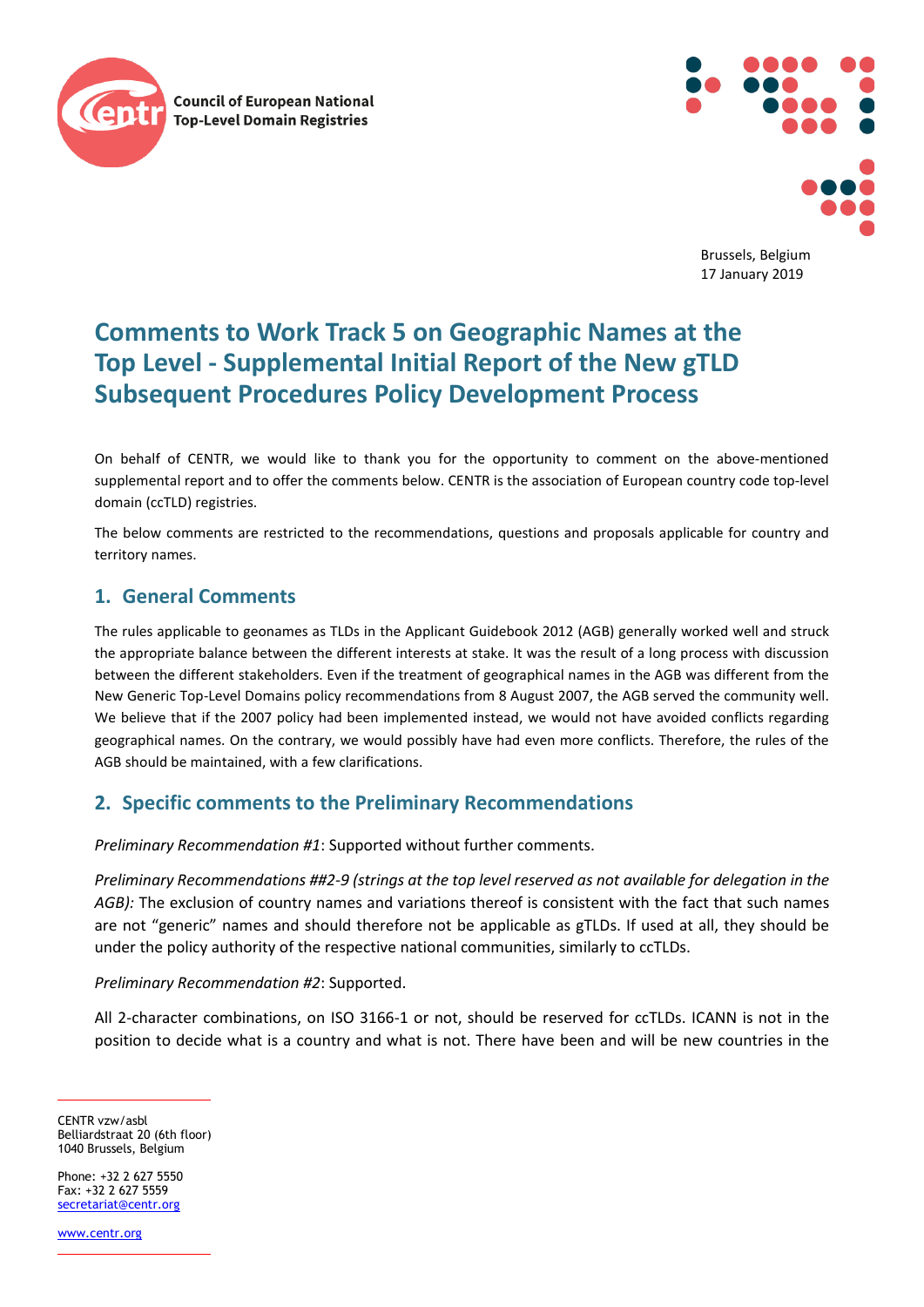

future that will need a ccTLD. Therefore all 2-character combinations should be reserved for existing and future ccTLDs.

However, the proposal by Work Track 2 to remove the reservation of 1 letter/1 digit is in conflict with the principles that gTLDs should be 3-characters or more and will increase string confusion with the 2-letter country codes. Furthermore, we would like to reiterate our previous comment:

CENTR members insist that the reservation of 2-character strings consisting of one letter and one digit (and vice versa) should be firmly kept as it is. There would be a high risk of confusion in case this reservation were to be lifted, due to the association between two-character top-level domains and ccTLDs (ISO 3166- 1 Alpha-2).

Furthermore, there is a direct threat of respective homonyms amongst possible two-character gTLDs consisting of one digit and one letter, that might be confused with existing ccTLDs. This will significantly increase the number of security risks, including phishing and confusion amongst consumers. For example:

 $\text{fi}$  ->  $\text{f1}$ 

- $.$ si ->  $.$ s1
- .fo -> .f0
- .sl -> .s1
- .ro -> .r0
- $.is -> .1s$

.nl -> .n1

Therefore, CENTR members are calling for the highest level of caution when it comes to the proposal to introduce two-character gTLDs consisting of one letter and one digit, to ensure the stability of the DNS.

*Preliminary Recommendation #3*: Supported. Alpha-3 codes in the ISO 3166-1 standard are of great importance for countries and are used widely as identification for the country. The reservation of these strings should be kept as in AGB 2012; that is, they must remain unavailable for delegation at the top level.

*Preliminary Recommendation #4:* We support the proposal to continue reserving long-form names (of countries and territories) in the ISO 3166-1 standard at the top level, keeping them unavailable for delegation.

*Preliminary Recommendation #5:* We support the proposal to continue reserving short-form names (of countries and territories) in the ISO 3166-1 standard at the top level, keeping them unavailable for delegation.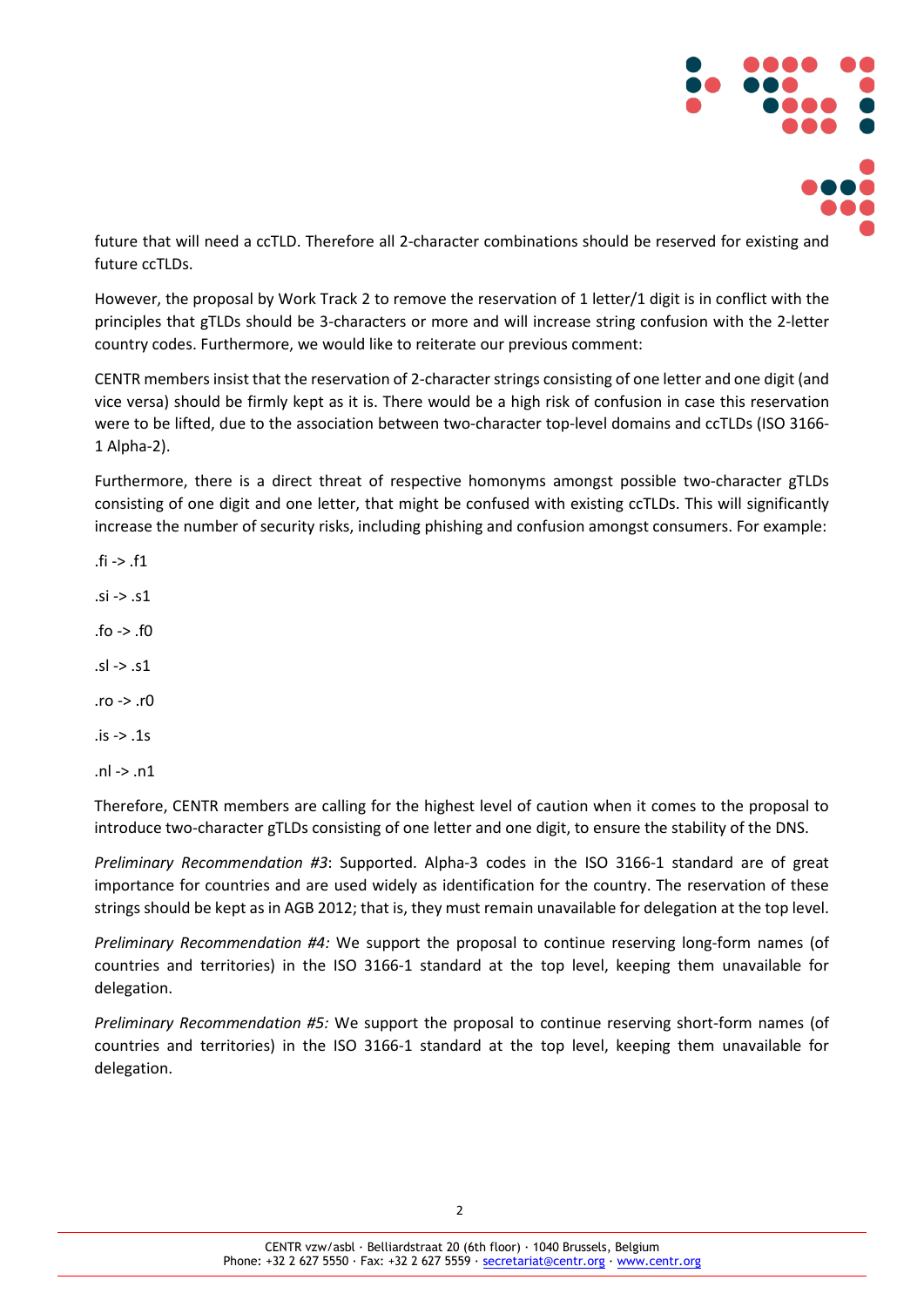

*Preliminary Recommendation #6:* We support the proposal to continue reserving short- or long-form name associations with a code that has been designated as "exceptionally reserved" by the ISO 3166 Maintenance Agency at the top level, keeping them unavailable for delegation.

*Preliminary Recommendation #7:* We support the proposal to continue reserving separable components of a country name designated on the "Separable Country Names List" at the top level, keeping them unavailable for delegation.

*Preliminary Recommendation #8:* We support the proposal to continue reserving permutations or transpositions of any of the names included in Preliminary Recommendations #4 - #7 at the top level and keeping them unavailable for delegation. We also support the clarification on the Alpha-3 codes listed in the ISO 3166-1 standard, where strings resulting from permutations and transpositions of those should be allowed, as they will then constitute general words.

*Preliminary Recommendation #9:* We support the proposal to continue reserving names by which a country is commonly known, as described at the top level and keeping them unavailable for delegation.

## **3. Questions on which the PDP WG is seeking feedback**

E4: Regarding ruling principles, we agree that the program should allow for the introduction of new gTLDs. However, this does not mean that ALL names should be allowed.

It is important, as mentioned in the principles, that the predictability for all parties is enhanced. We should try to obtain a process that reduces the likelihood of conflicts both during the application process and afterwards and we should aim to make the policy and process as simple as possible.

E6: Ideally country and territory names in all languages should be protected. As far as we know, no reports have been presented on problems in the 2012 round. If limited at all, our suggestion is to at least reserve translations in UN languages as unavailable, the official languages of the country for long-form names in the ISO 3166-1 standard, short-form names listed in the ISO 3166-1 standard and separable components of country names designated on the "Separable Country Names List". In this way, we have a list to relate to.

In addition, a curative process should be in place, such as an objection procedure for commonly used languages in the country in question.

E7: The suggestion from some Work Track members to start a process to delegate 3-letter codes and/or country and territory names to specific parties, such as relevant governments and public authorities or other entities, does not belong in Work Track 5 or in the New gTLD Process at all. The only recommendation that could be made is to suggest a change in the bylaws to establish a new category for these strings. They are not ccTLDs, as they are more than 2 letters, but they should not be gTLDs either, as they have the strong connection with countries. If used at all, they should be under the policy authority of the respective national communities, similarly to ccTLDs. A process to study the possibilities here should be left for a later stage, after the New gTLD Policy for the next round has been finished.